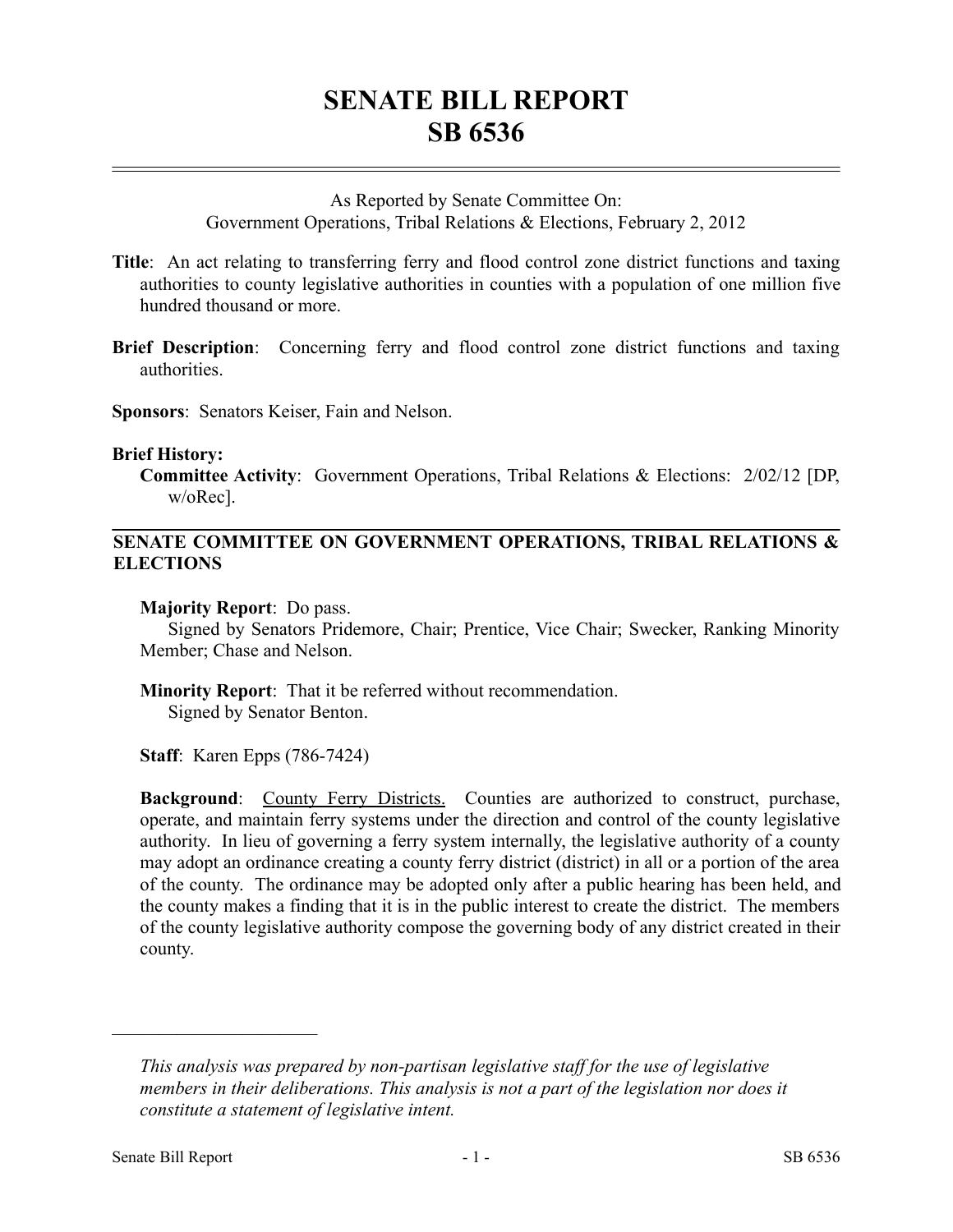A district may construct, purchase, operate, and maintain passenger-only ferries or wharves at any stream, lake, estuary, or bay within or bordering the district, or between the district and other districts, together with the necessary boats, grounds, roads, approaches, and landings. A district may provide services for free or may charge a toll. The governing body of a district may levy an ad valorem tax on all taxable property located within the district not to exceed \$0.75 per \$1,000 of assessed value, except that a district located in a county with a population of 1.5 million or more may not levy at a rate that exceeds \$0.075 cents per \$1,000 of assessed value. Revenue from the tax may only be used for providing ferry services, operating, maintaining and improving vessels and dock facilities, providing shuttle services, landside improvements directly related to ferry services, and related personnel costs. A district may also impose excess levies for a one-year period to be used for operating or capital purposes whenever authorized by the electors of the district. A district may incur general indebtedness and issue general obligation bonds.

In order to dissolve a district, a petition must be signed by a majority of the members of the county legislative authority and presented to the superior court of the county. If the court issues an order of dissolution, the district's assets are sold, and all proceeds of the sale, together with any cash assets, are used to pay for outstanding claims and related costs and expenses. Remaining proceeds and cash assets are paid to the county treasurer and credited to the school districts in the county.

Flood Control Zone Districts. Flood control zone districts (Zones) are quasi-municipal corporations created for the limited purpose of undertaking, operating, and maintaining flood control or storm water control projects. Zones are created by the legislative body of a county or by petition of at least 25 percent of the electors within a proposed Zone and are an independent taxing authority and a taxing district. Generally, the legislative body of a county serves as the Zone's supervisors and the county engineer as the administrator. In any Zone with more than 2000 residents, an election of supervisors other than the board may be held, subject to statutory requirements.

Zones possess the usual powers of a corporation for public purposes, including but not limited to, the authority to hire employees and staff, obtain services, enter into contracts, and sue and be sued. The county engineer is responsible for the administration of the Zone. The engineer may appoint deputies and engage employees, specialists, and technicians as may be required by the Zone and as are authorized by the Zone's budget. Subject to board approval, the engineer may also organize or reorganize the Zone into departments or other administrative relationships deemed necessary to its operation. There are currently at least nine Zones in Washington.

A Zone may be abolished either by the adoption of a resolution by the county legislative authority or by county legislative approval or voter approval of a petition filed by 25 percent of the voters. Any property or assets of the Zone may be conveyed to the county or a remaining Zone.

**Summary of Bill**: County Ferry Districts. If a district has been established with boundaries that are the same as the boundaries of a county with a population of 1.5 million or more, the county legislative authority may, by ordinance or resolution, initiate a process to assume the rights, powers, functions, and obligations of the district. Prior to assuming the powers and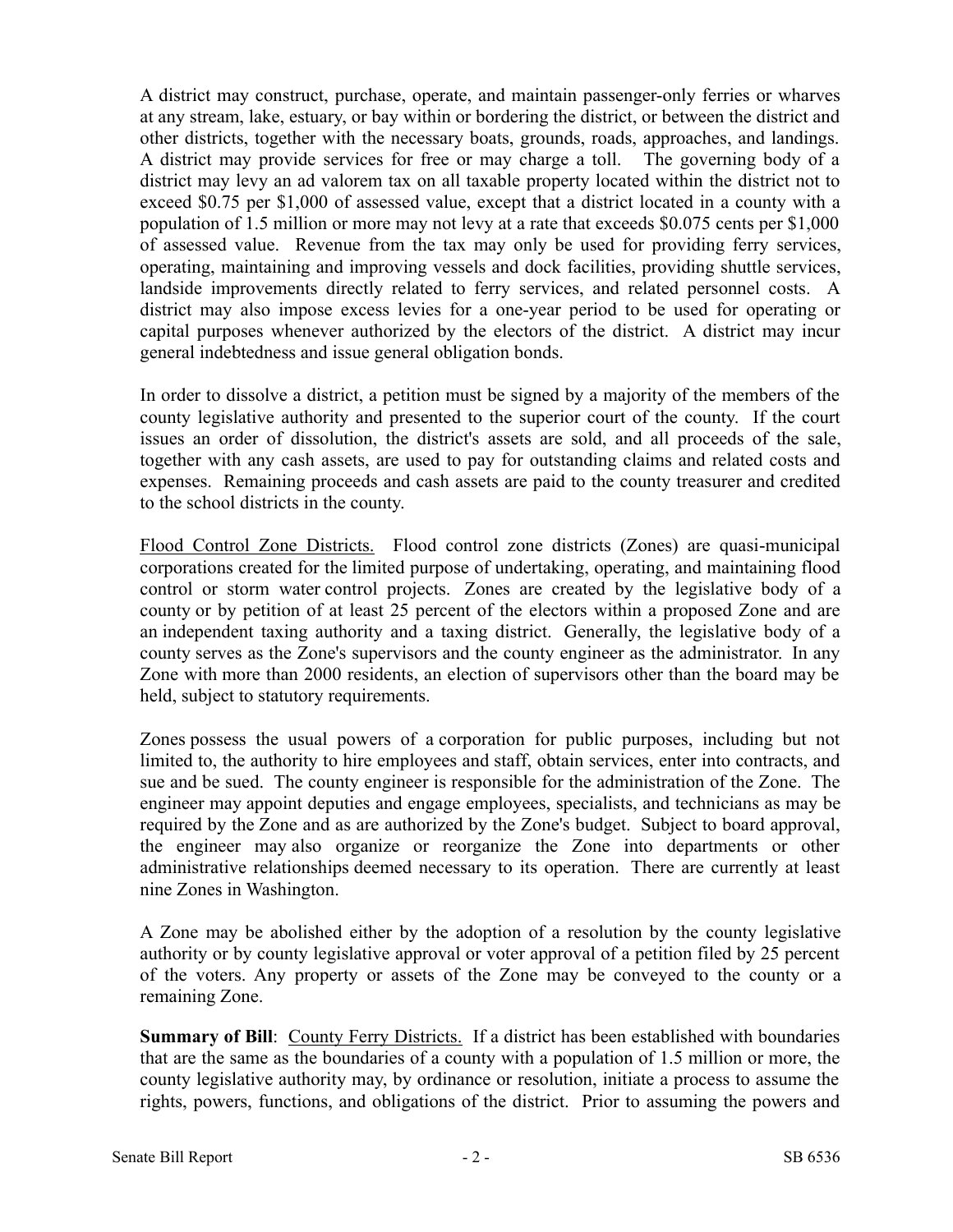obligations of the district, the county legislative authority must hold a public hearing and make a finding that it is in the public interest. Subsequently, all powers and obligations granted to or possessed by the district vest to the county, and the district must be abolished. All future actions must be taken in the name of the county and title to all property vests to the county. All pending business before the board of the transferred district must be continued and acted upon by the county. All existing contracts and obligations of the transferred district remain in full force and effect and must be performed by the county. Procedures and requirements for transferring other assets are established. Employees and personnel of the district do not automatically become employees of the county.

The county assumes the district's powers to finance a ferry system. The county legislative authority must act in the same manner as the governing body of the district for the purpose of certifying the amount of any property tax to be levied and collected, and may impose service charges and assessments. An ad valorem property tax levied by a county must be treated as a levy by a district for all purposes.

The county may perform all acts necessary to ensure the performance of the contractual obligations of the district in the same manner as if the property of the district had not been acquired by the county. The county must assume and agree to provide for the payment of all of the district's debts and obligations, including payment and retirement of outstanding general obligation and revenue bonds. Until debts and obligations are discharged, the owners and occupants of the property located within the district are liable for taxes, assessments, and other legally pledged to pay the district's debts and obligations.

Flood Control Zone Districts. If a Zone has been established with boundaries that are the same as the boundaries of a county with a population of 1.5 million or more, the county legislative authority may, by ordinance or resolution, initiate a process to assume the rights, powers, functions, and obligations of the Zone. Prior to assuming the powers and obligations of the Zone, the county legislative authority must hold a public hearing and make a funding that it is in the public interest. Subsequently, all powers and obligations granted to or possessed by the Zone vest to the county, and the Zone must be abolished. All future actions must be taken in the name of the county and title to all property vests to the county. All pending business before the board of the transferred Zone must be continued and acted upon by the county. All existing contracts and obligations of the transferred Zone remain in full force and effect and must be performed by the county. Procedures and requirements for transferring other assets are established.

The county assumes the Zone's powers to finance flood control projects and storm water control projects. The county legislative authority must act in the same manner as the governing body of the Zone for the purpose of certifying the amount of any property tax to be levied and collected, and may impose service charges and assessments. An ad valorem property tax levied by a county must be treated as a levy by a Zone for all purposes.

The county may perform all acts necessary to ensure the performance of the contractual obligations of the Zone in the same manner as if the property of the Zone has not been acquired by the county. The county must assume and agree to provide for the payment of all of the Zone's debts and obligations, including payment and retirement of outstanding general obligation and revenue bonds. Until debts and obligations are discharged, the owners and